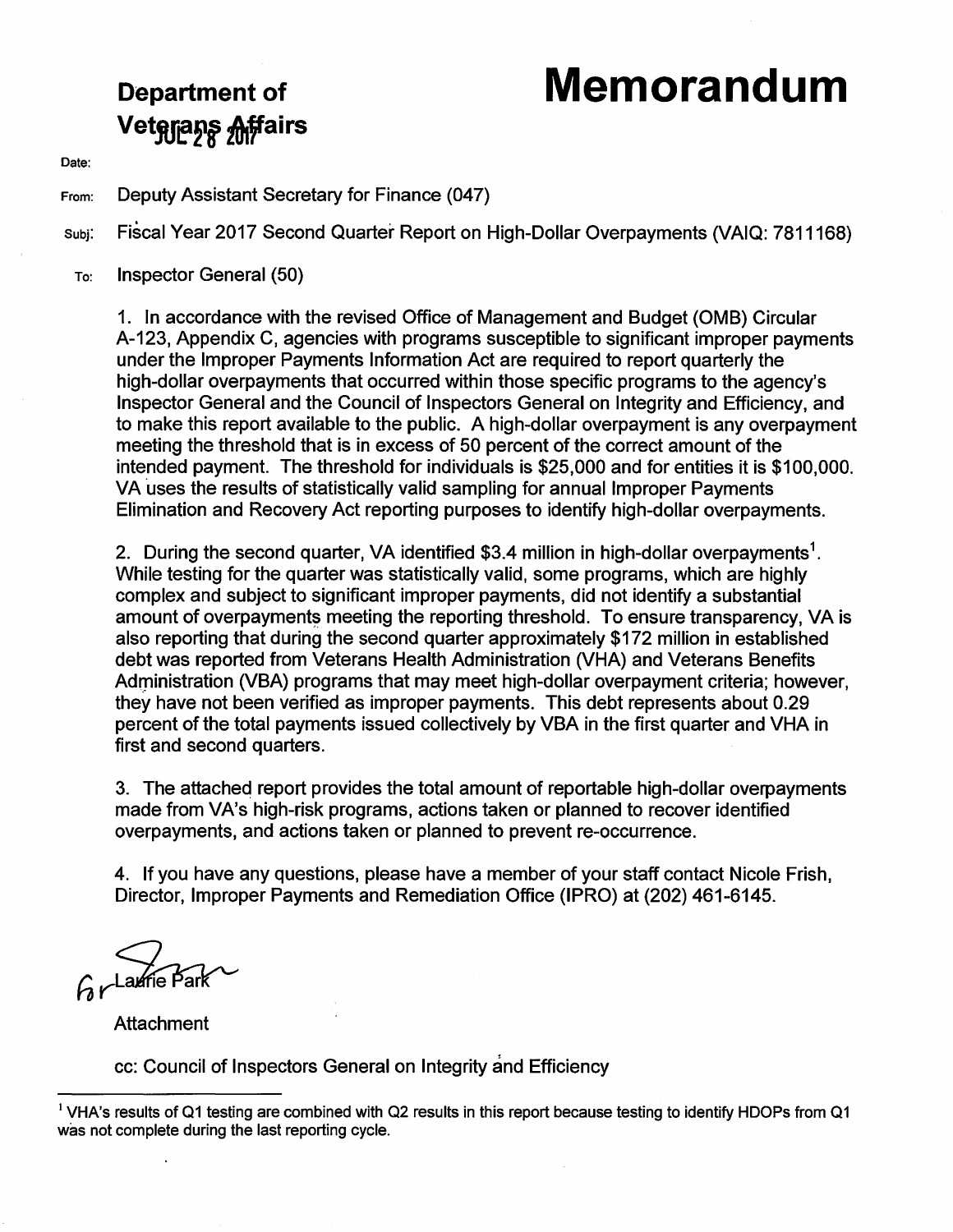## **Executive Order 13520 - Reducing Improper Payments Department of Veterans Affairs Fiscal Year (FY) 2017 Second Quarter High-Dollar Overpayments (HDOPs) Report**

## **Total High-Dollar Overpayments Identified in Quarter: \$3,381,582<sup>1</sup>**

To ensure transparency, the Department of Veterans Affairs (VA) is also reporting that during the second quarter (first and second quarters for Veterans Health Administration [VHA]) \$172 million in established debt was reported from VHA and Veterans Benefits Administration (VBA) programs that may meet high-dollar overpayment criteria; however, they have not been verified as improper payments. For these programs, the established debt is approximately 0.29 percent of the total payments issued collectively by VBA in the first quarter and VHA in first and second quarters. As reported in VA's Office of Inspector General's "Audit of VA's Implementation of Executive Order 13520 "Reducing Improper Payments", dated August 12, 2011, VA must consider debts established below the threshold because these debts may stem from payments that are over 50 percent of the intended payment amount. However, these debts cannot be reported as high-dollar overpayments for this reporting period because, as stated above, they have not been verified as improper payments.

## **Actions/Plans to Recover Overpayments:**

VA will provide a Notice of Indebtedness to debtors informing them of VA's intent to recover the debt, remedies, and the consequences of failure to cooperate with collection efforts. VA will aggressively pursue the collection of delinquent debts through all means necessary, including but not limited to internal offset from current or future benefit payments, installment agreements, or the use of the Treasury Offset Program.

#### **Overall Actions/Plans to Prevent Re-occurrence of Improper Payments:**

VA is working to prevent re-occurrence of improper payments in its high-risk programs by implementing corrective action plans (CAPs). Key overall actions to prevent future overpayments, as well as milestones from the published CAPs are provided below:

## **Veterans Health Administration:**

o Office of Community Care (OCC) initially planned to implement a new corrective action in October 2016 to accomplish a daily pre-payment review of VA Community Care (VACC) inpatient claims to ensure appropriate

<sup>&</sup>lt;sup>1</sup> VHA reported both first and second quarter 2017 during this reporting period. All high dollar overpayments are attributed to VHA. HDOP were found in the following VHA programs (Civilian Health and Medical Program of the Department of Veterans Affairs (CHAMPVA), VACC, and Medical Care Contracts and Agreements).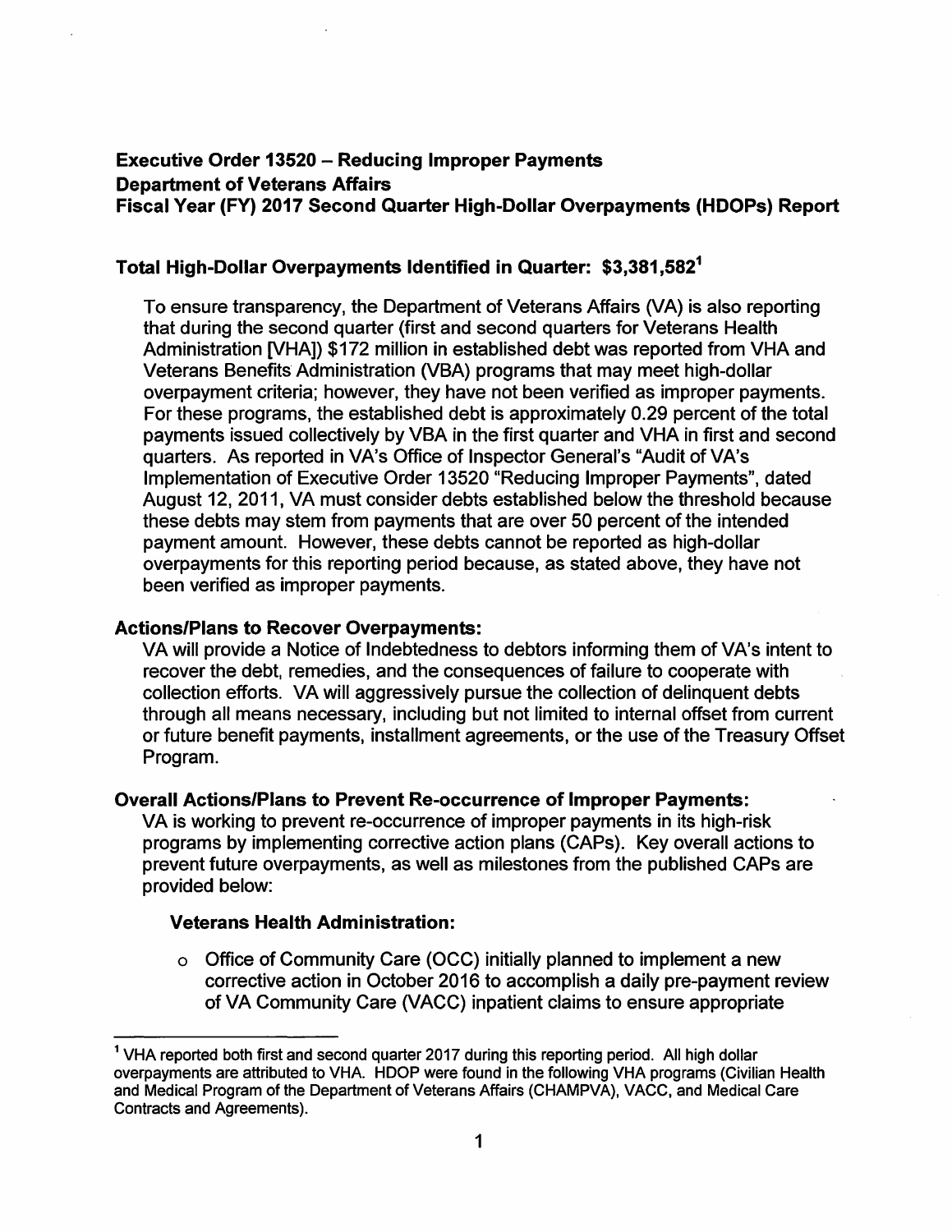payment methodology and calculations are applied by staff. Due to further development of this corrective action, completion was delayed until July 2017. Further, OCC is now expanding the corrective action to include automating the inpatient review into the Program Integrity Tool pre-payment. Estimated completion date: September 2017.

o Additional corrective actions underway include: reinforcing that expired contracts, such as the former Project HERO contracts, cannot be used to authorize or pay for community care services; collaborating with OCC revenue staff to improve the availability of insurance information in Veterans Health Information Systems and Technology Architecture (VistA); providing ongoing training to staff to ensure payments are processed properly; and establishing a primary and secondary level of review prior to issuing payments to reduce future improper payments.

#### **Veterans Benefits Administration:**

- o VBA will coordinate with Office of Field Operations (OFO) for Non-Rating Resource Centers and Pension Management Centers (PMCs) to complete incarceration/fugitive felon adjustments timely. Estimated completion date: July 2017.
- o VBA Compensation Service will identify reasons for underpayments in the compensation evaluations and determine the best course of action for a change in rules. This includes identifying ways to process dependency claims more timely. Estimated completion date: September 2017.
- o Explore additional opportunities to automate or simplify drill pay. Estimated completion date: September 2017.
- $\circ$  Implement improvements to lower the number of temporary total disability (100%) cases pending over 125 days to no more than 15% of review exams conducted which will ultimately decrease the amount of overpayments made to Veterans where the temporary disability rating of 100% should be downgraded. Estimated completion date: September 2017.
- o Increase quality accuracy rates by providing training to claims examiners and updating processes to best use technological advances that reduce human error. Estimated completion date: September 2017.
- o Eliminate incorrect income reporting through implementation of an expense reporting process that will either allow the beneficiary to report their expenses within a threshold or itemize expenses and provide evidence to substantiate the expense. Estimated completion date: September 2017.
- o Provide refresher training for Regional Processing Offices (RPOs) on Education Chapter 33, Post 9/11 GI Bill, manual entry procedures to reduce· manual payment errors. Estimated completion date: September 2017.
- o To reduce clerical errors, duplicative payments, and lack of documentation, start drafting requirements for Subsistence Allowance Module (SAM) II development to remove remaining Vocational Rehabilitation and Education (VR&E) claims from the legacy system, Benefits Delivery Network (BON), and process all subsistence allowance awards within the corporate environment. Estimated completion date: October 2017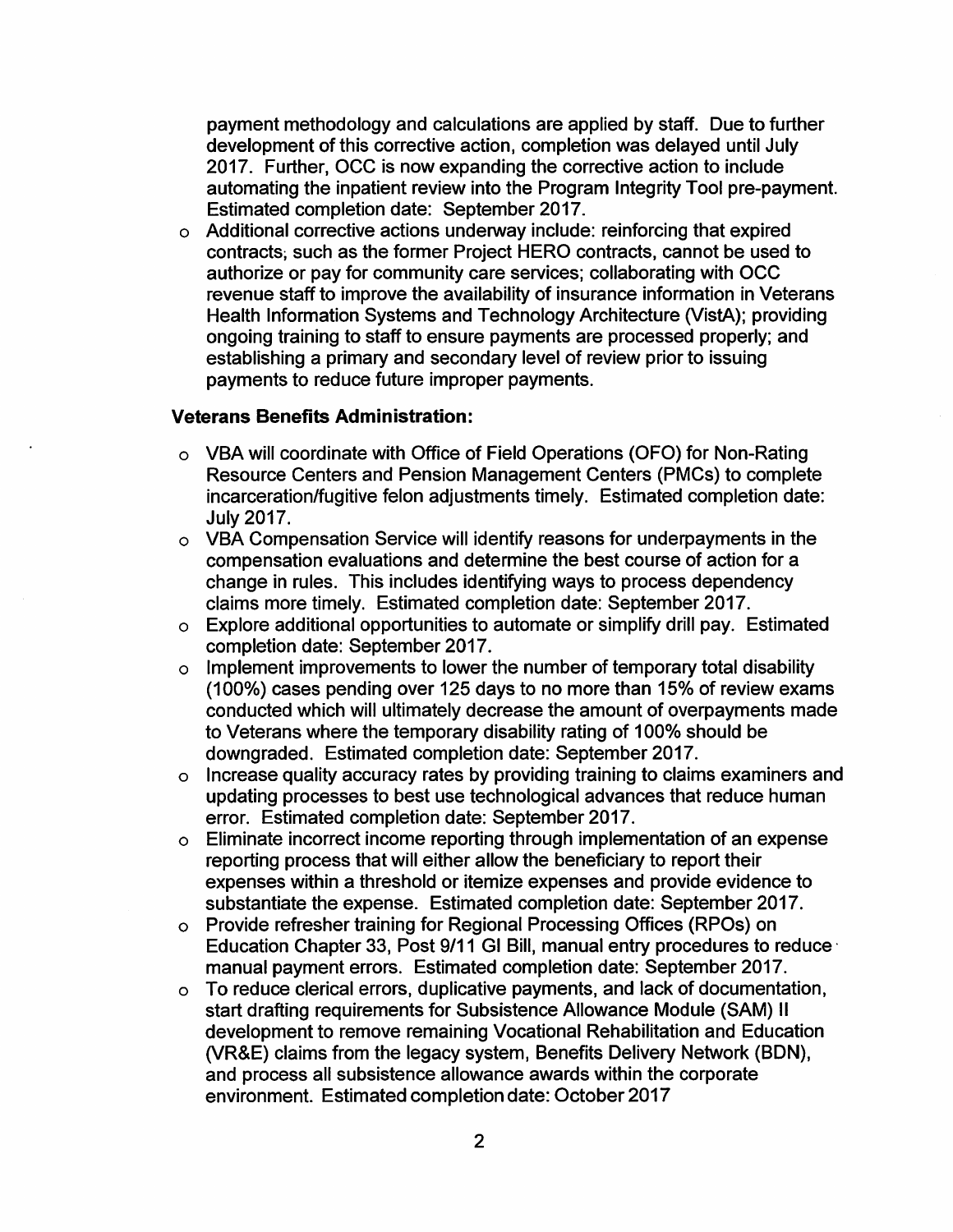- o Extend upfront income verification using Federal Tax Information (FTI) received from the Internal Revenue Service to include Social Security Administration information for claims due to reopen, dependency, medical adjustments, and requests for increase. Estimated completion date: December 2017.
- o Pension and Fiduciary (P&F) Service identifies quality errors and provides error details to Pension Management Centers (PMCs). The PMCs are allowed an opportunity to agree with or rebut the cited error(s). The errors are compiled into one report and uploaded to the Systematic Technical Accuracy Review (STAR) database on a quarterly basis for viewing by all stations. This helps to identify and determine training deficiencies and trends. Estimated completion date: This process is ongoing.
- o Review manual policies, and procedures, to determine if clarification and updates are needed in the following areas: increase identification of death of beneficiaries; lack of supporting documentation; Medicaid Nursing Home patients; incarcerated beneficiaries; administrative errors, and dependents entitled to higher compensation. This process is ongoing.
- o To address manual entry errors, Education Service continues work on quality reviews, administrative errors, and Improper Payments and Recovery Act (IPERA) for Education Chapter 1606, Montgomery GI Bill-Selected Reserve and Education Chapter 1607, Reserve Education Assistance Program. This process is ongoing.
- o Education Service will continue to provide refresher training in regards to Education Chapter 1607 as necessary to RPO staff. Training will focus on the reduction of improper payments. Training will also be consistent across all four RPOs through utilization of the National Training Curriculum and updates to the Education Service Manual M22-4. This process is ongoing.
- o Education Service will conduct nationwide deployment of refresher training in regards to Education Chapter 1606 as necessary to RPO staff, school, and training facility officials to ensure adherence to proper reporting requirements. Training focusing on the reduction of improper payments will be provided. This process is ongoing.
- o Provide annual VR&E training and refresher programs on fiscal-related errors. Maintain yearly staff and counselor training on processing awards, facility authorizations, and obligations as well as other fiscal training. This process is ongoing.

# **Disaster Relief Act - Hurricane Sandy:**

o Established a routine review of the contract Period of Performance and document this review in the monthly progress payments. Documentation reviewed monthly. Estimated completion date: September 2017.

## **Payments to Federal Employees:**

o To address inconsistencies across the agency, the Financial Services Center (FSC) developed an automated tool which reviews timesheets for the Public Law 111-163 entitlement and calculates amounts due. The FSC hosted a